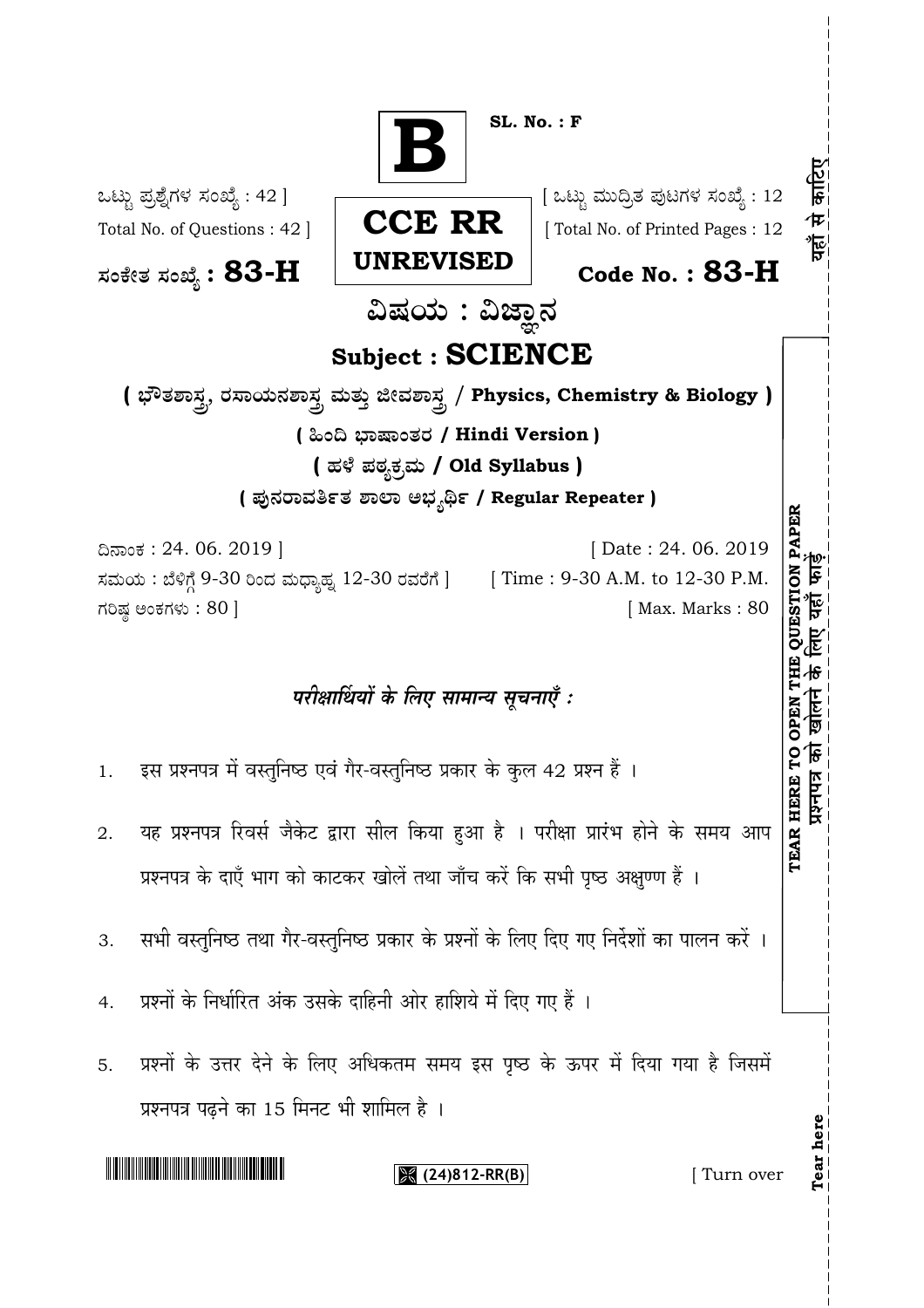### **83-H** 2 **CCE RR**

निम्नलिखित प्रश्नों / अपूर्ण कथनों के लिए **चार-चार** विकल्प दिये गये हैं। इनमें से एक ही सही या सबसे उपयुक्त है । सही विकल्प को चुनकर क्रमाक्षर सहित पूर्ण रूप से लिखिए:  $10 \times 1 = 10$ 

- 1. लकड़ी का परिपक्वन (seasoning) करने तथा समुद्री जल का खारापन (desalination) दूर करने में प्रयुक्त सौर उपकरण है
	- (A)
	- (B) सौर कलेक्टर
	- (C) सौर हीटर
	- (D) सौर लैम्प ।
- निम्न में से कौन-सा तत्व में अष्टक इलेक्ट्रॉनिक विन्यास होता है ? 2.
	- (A) सोडियम ( परमाणु क्रमांक 11 है)
	- (B) आर्गन (परमाणु क्रमांक 18 है)
	- (C) कैल्शियम ( परमाणु क्रमांक 20 है)
	- (D) लिथियम ( परमाणु क्रमांक 3 है) ।
- ट्रेपोनेमा पैलीडम के कारण होने वाली बीमारी है 3.
	- (A)
	- (B) जेनिटल हर्पिस
	- (C) सिफिलिस
	- (D) हेपाटाइटिस-B.

##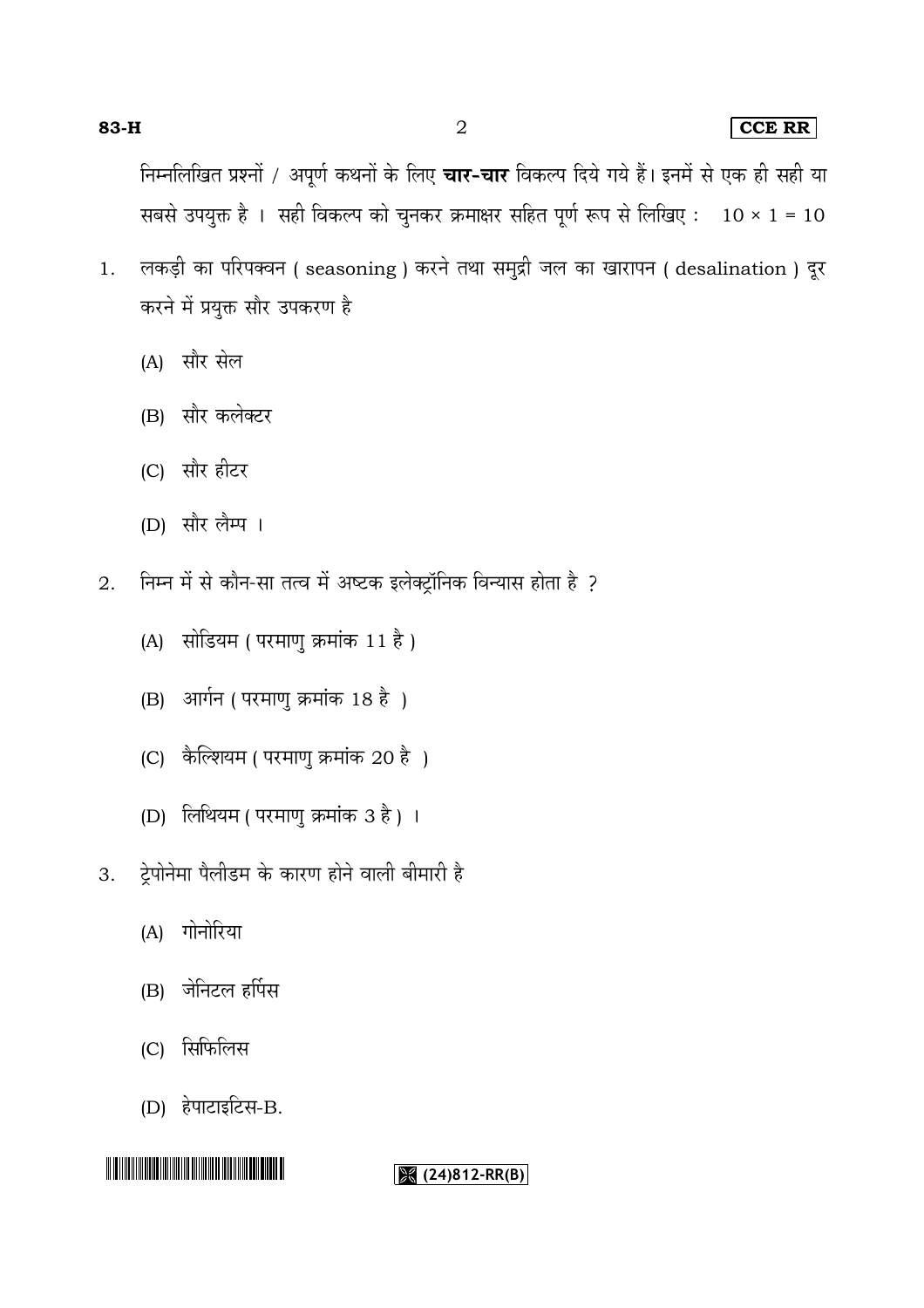#### **CCE RR** 3 **83-H**

- सोनार का घटक जो पराश्रव्य तरंगों को विद्युतीय सिग्नलों में परिवर्तित करता है, है 4.
	- (A) डिटेक्टर
	- (B) ट्रान्समीटर
	- (C)
	- (D)
- 5. गूड़ ( Jaggery ) तैयार करने में उसका गहरा ( dark ) रंग को हटाने के लिए किसका उपयोग किया जाता है ?
	- (A)
	- (B)
	- (C) सेलोटेक्स
	- (D)
- पौधों की वृद्धि में अवरोध की हार्मोन है 6.
	- (A)
	- (B)
	- (C) साइटोकाइनिन
	- (D) एब्ससिसिक अम्ल ।

# <u> A Alban Andrew Alban Andrew Alban Andrew Alban Andrew Alban Andrew Alban Andrew Alban Andrew Alban Andrew Alba</u>

**(24)812-RR(B)** [ Turn over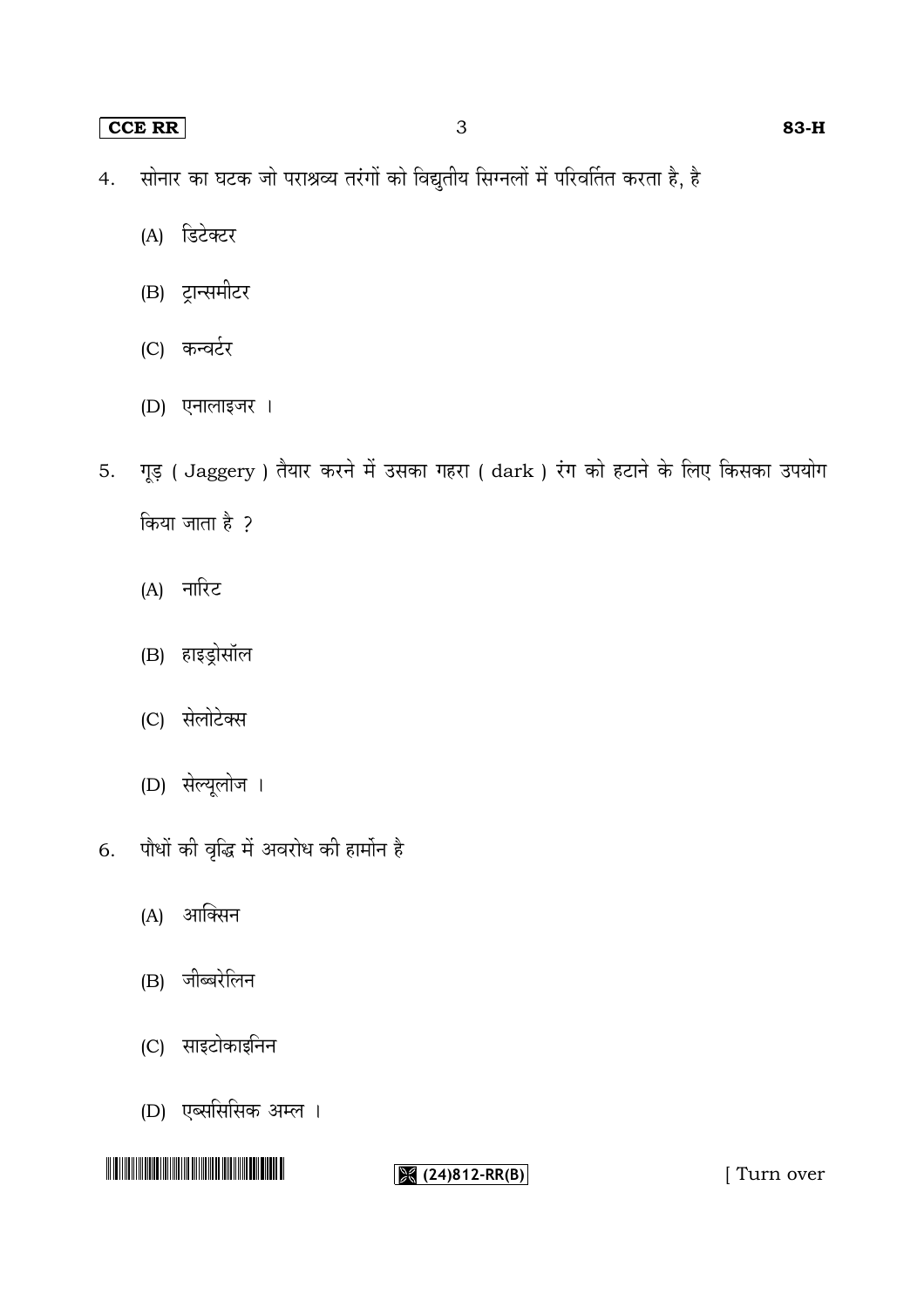#### **83-H** 4 **CCE RR**

अन्योन्य प्रेरण के सिद्धांत पर कौन यंत्र कार्य करता है ? 7.

- (A) मोटर (B) डायनामो
- (C) (D)
- अंतःकोशिकीय अवकाश में हवा से भरी पैरेन्काइमा ऊतक है 8.
	- (A) क्लोरेन्काइमा (B) एयरेन्काइमा
	- (C) (D)
- 9. सामान्य ताप एव दाब पर  $\rm C^{\,}_{2}H_{6}\,$ ,  $\rm \ C^{\,}_{3}H_{6}\,$ ,  $\rm CH^{\,}_{4}$  तथा  $\rm C^{\,}_{4}H_{10}$ वाला यौगिक है
	- (A)  $C_2H_6$ (B)  $C_3H_6$
	- (C)  $C_4H_{10}$ (D)  $CH_4$ .
- 10. मेण्डल के एकसंकर क्रॉस प्रयोग में जीन प्ररूपी अनुपात में पौधों के प्रकार हैं
	- (A) 3 संकर लंबा, 1 बौना
	- (B) 1 शुद्ध लंबा, 2 संकर लंबा, 1 शुद्ध बौना
	- (C) 1 संकर लंबा, 2 शुद्ध लंबा, 1 शुद्ध बौना
	- (D) 1 संकर लंबा, 3 शुद्ध बौना ।

#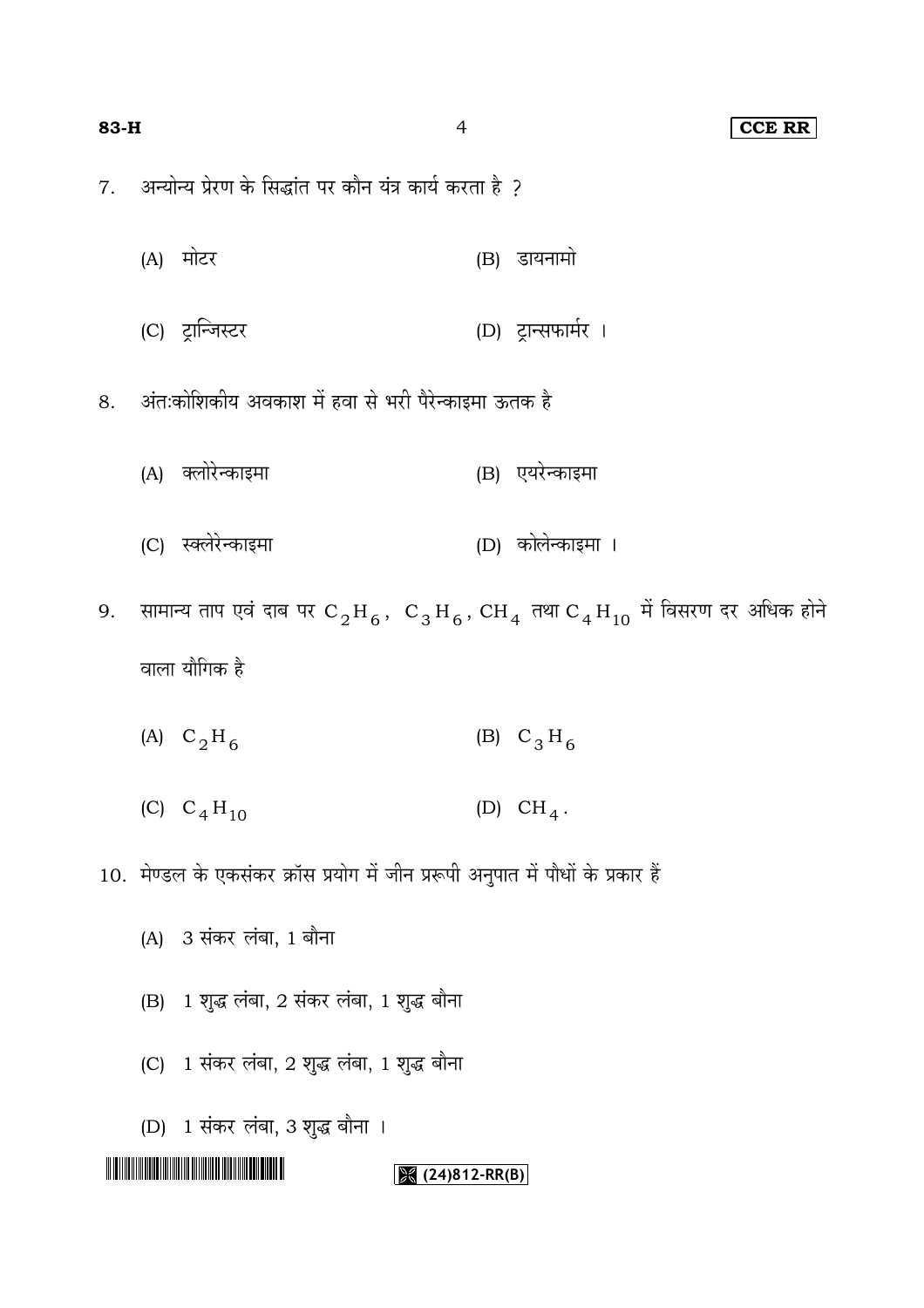**CCE RR** 5 **83-H**

11. कॉलम - A में कार्बनिक यौगिकों के प्रदत्त नामों के साथ कॉलम - B में उनके आण्विक सूत्र का मिलान कर क्रमाक्षर सहित उत्तर लिखें:  $4 \times 1 = 4$ 

| कॉलम - A     | कॉलम - B               |
|--------------|------------------------|
| (A) ब्यूटाइन | (i) $C_6H_6$           |
| (B) मिथेन    | (ii) $C_4H_8$          |
| (C) प्रोपोन  | (iii) $C_4H_6$         |
| (D) बेन्जीन  | $(iv)$ CH <sub>4</sub> |
|              | (v) $C_3H_8$           |
|              | (vi) $C_6H_{12}$       |
|              | (vii) $C_3H_6$ .       |

निम्न प्रश्नों के उत्तर लिखें:

- 12. अस्थि मज्जा का कार्य क्या है ?
- 13.
- 14. ज्वारीय ऊर्जा पवन ऊर्जा से अधिक विश्वसनीय होती है । क्यों ?
- 15. कार्बन परमाणु के इलेक्ट्रॉन विन्यास की मूल अवस्था ( ground state ) बताएँ ।
- 16. रेडियोसक्रिय पदार्थों के साथ जब जैविक अणुओं की अभिक्रिया करायी जाती है तब क्या प्रभाव पड़ता है ?
- 17. किसी डायनामो में स्लिप रिंग की जगह स्प्लिट रिंग लगाया जाता है तब किस प्रकार की धारा उत्पन्न होती है ?
- 18. *n*-

# THE REAL PROPERTY OF REAL PROPERTY OF REAL PROPERTY.

**(24)812-RR(B)** [ Turn over

 $7 \times 1 = 7$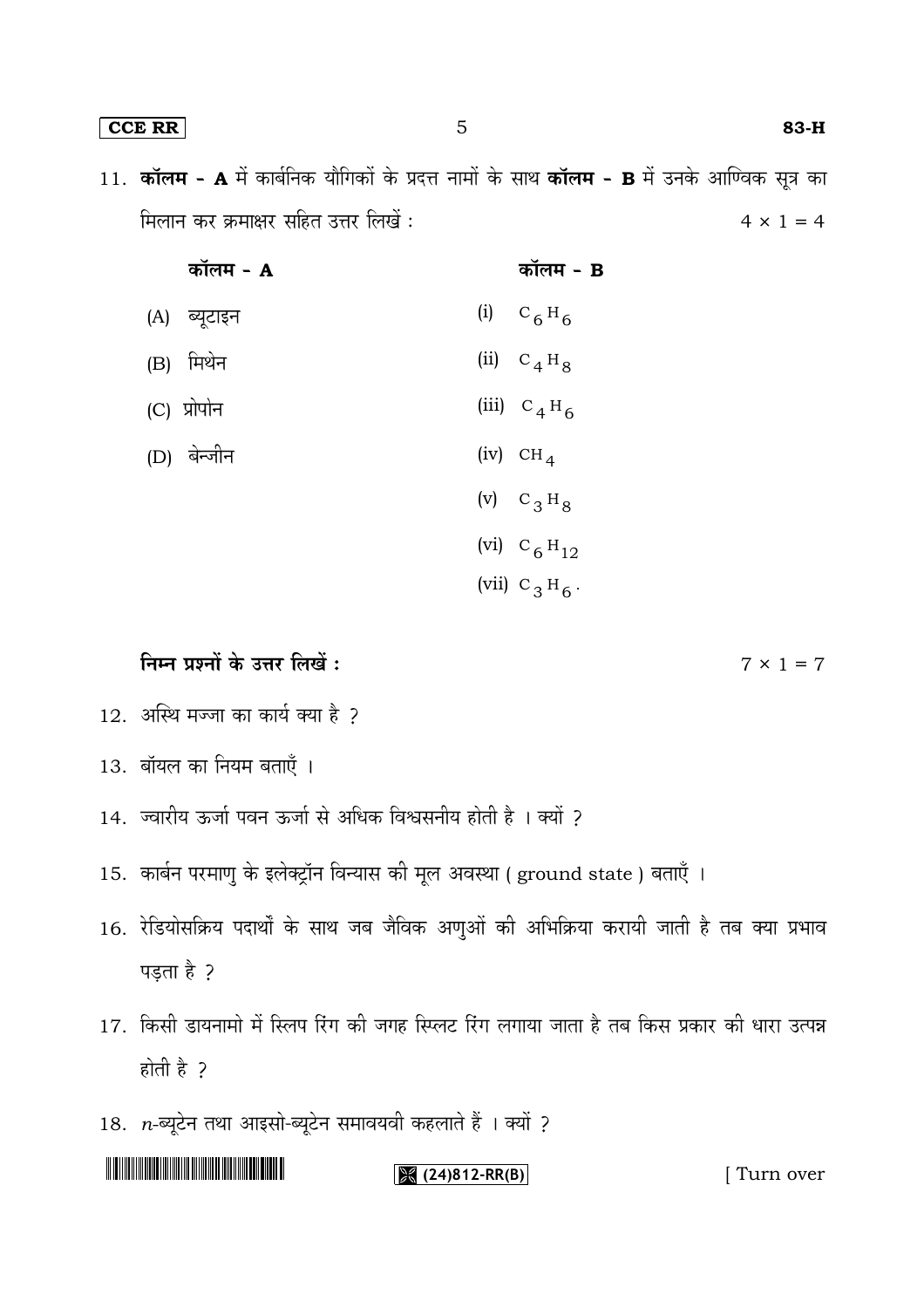#### $CCE$  RR

निम्न प्रश्नों के उत्तर लिखें:

19. अनुदैर्घ्य तरंग एवं अनुप्रस्थ तरंग में कोई दो अंतर लिखें ।

20. ताँबा के शुद्धिकरण में प्रयुक्त उपकरणों का चित्र बनाकर निम्न भागों को नामांकित करें :

- एनोड  $(i)$
- (ii) कैथोड ।

21. मिट्टी पर 'व्यवहार कर फेंकने' वाला अभ्यास के हानिकारक प्रभावों की सूची बनाएँ ।

### अथवा

उच्च ताप वाली भट्टियों का प्रयोग करने वाले उद्योगों को नदी के किनारे क्यों नहीं बनाना चाहिए ?

22. पेट्रोल इंजन के कार्य करने में इनटेक स्ट्रोक का वर्णन करें।

23. आधुनिक आवर्त सारणी का एक भाग नीचे दिया हुआ है । सारणी का अवलोकन कर प्रश्नों के उत्तर  $\ddot{\vec{z}}$  :

| $5^{\,B\,^{11}}$       | $6^{\circ}$ C <sup>12</sup> | $_7$ N $^{14}$     | $8^{\,0^{16}}$ |
|------------------------|-----------------------------|--------------------|----------------|
| $_{\rm 13}$ Al $^{27}$ | $_{14}$ Si $^{28}$          | $15\ {\rm P}\ ^31$ |                |

उस तत्व का नाम लिखें जिसमें

- अधिकतम आयनन ऊर्जा हो  $(i)$
- 

(ii) वृहत्तम परमाणु आकार हो ।

## 

#### $(24)812-RR(B)$

 $16 \times 2 = 32$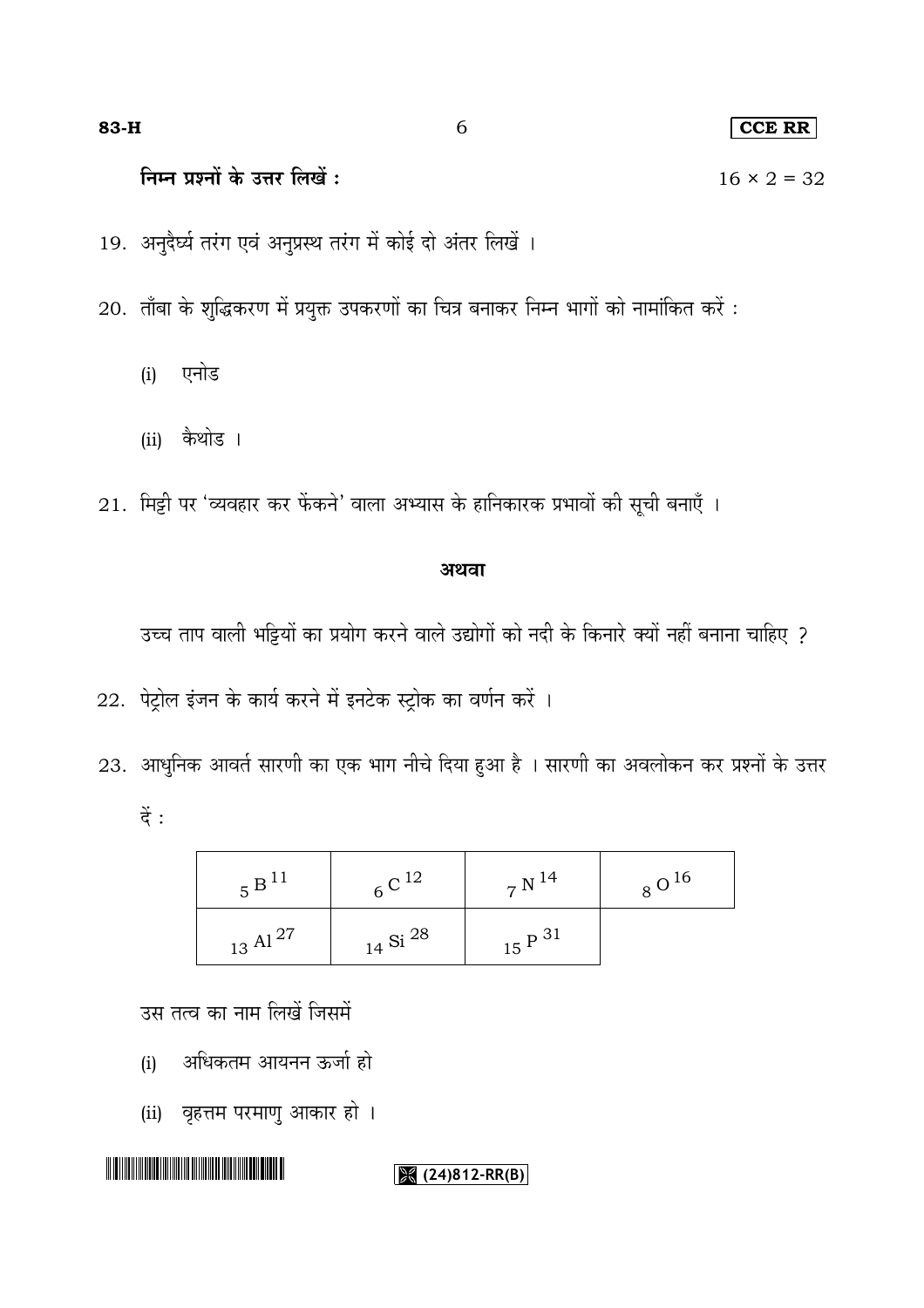#### **CCE RR** 7 **83-H**

- $24.$  द्विबीजपत्री पौधा का चित्र बनाकर निम्न भागों को नामांकित करें:
	- (i) मुसला ( tap ) जड़
	- (ii)
- 25. किसी ऊष्मा इंजन की दक्षता 30 है । यदि इंजन में 60,000 जूल ऊष्मा की आपूर्ति होती है, तो इंजन द्वारा किये गये कार्य की गणना करें ।
- 26. रवाहीन ( amorphous ) सिलिकॉन के निष्कर्षण की विधि का वर्णन करें ।

#### अथवा

निम्नलिखित रासायनिक अभिक्रियाओं के लिए रासायनिक समीकरण लिखें :

- आक्सीजन के साथ सिलिकॉन की अभिक्रिया (i)
- (ii) भाप के साथ सिलिकॉन की अभिक्रिया ।
- 27. "व्यक्ति के जीवन भर निरंतर कार्य करने हेतु हृदय पेशी में उपयुक्त रचना होती है ।" इस कथन की पुष्टि करें ।
- 28. एक जहाज पराश्रव्य ध्वनि भेजता है । ध्वनि समुद्र सतह से परावर्तित होकर 6 सेकण्ड बाद वापस आती है । यदि पराश्रव्य ध्वनि की गति समुद्र जल में 1.5 किमी/से हो, तो समुद्र की गहराई ज्ञात करें ।

#### **(24)812-RR(B)** [ Turn over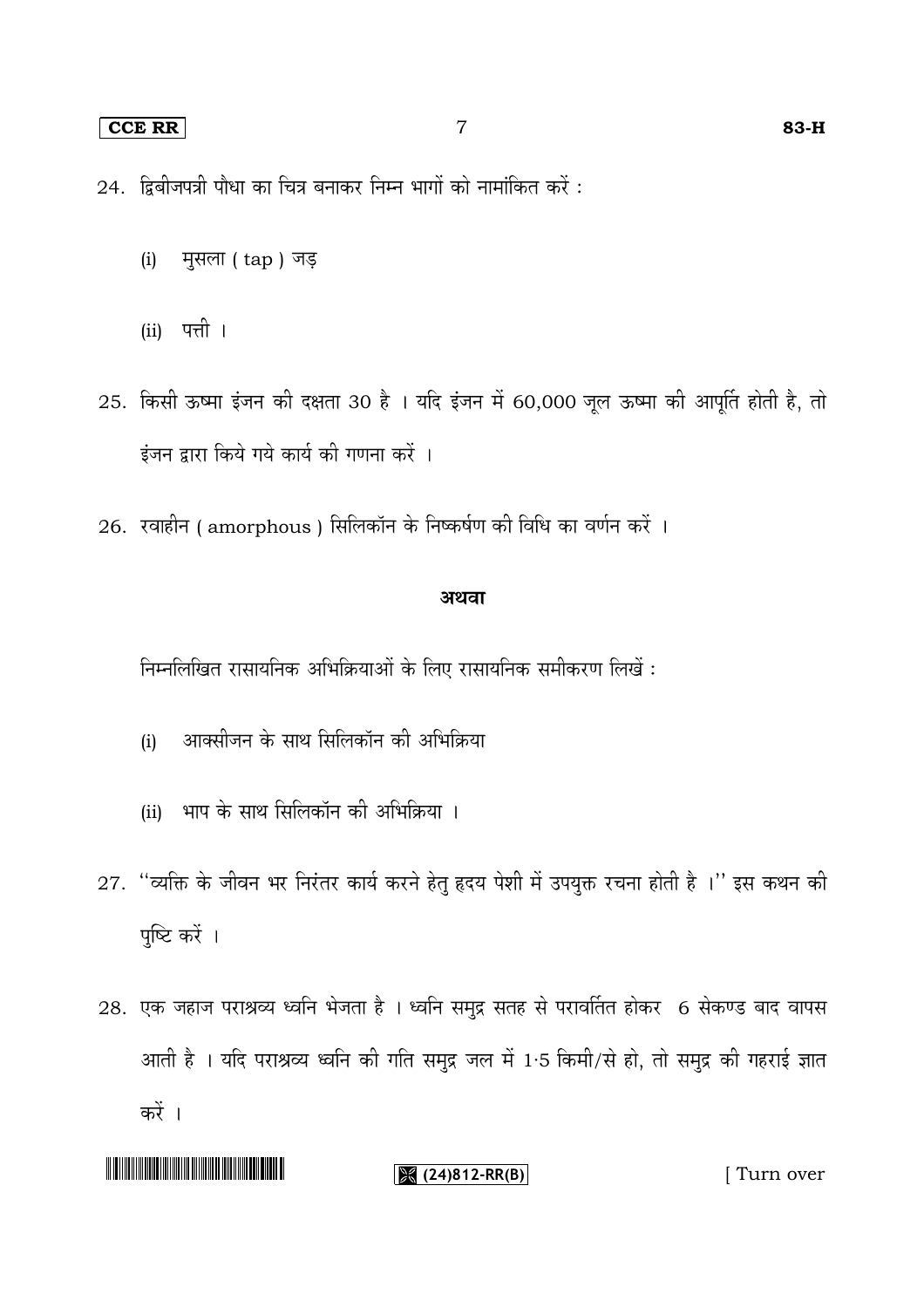#### **83-H** 8 **CCE RR**

29. सीसा बनाने में प्रयुक्त कच्ची सामग्रियों का उल्लेख करें ।

#### अथवा

निम्नलिखित में प्रयुक्त कागज के प्रकार का उल्लेख करें :

पोस्ट कार्ड (i)

- (ii) डिप चाय की थैली ।
- 30. "खाद्य सामग्रियों की गुणवत्ता पुनर्योगज DNA तकनीकी द्वारा वृद्धि पाई है ।" इस कथन की पुष्टि करें ।
- 31. D.C. मोटर का चित्र बनाकर निम्न भागों को नामांकित करें :
	- (i) ब्रश
	- (ii) आर्मेचर पर क्वायल ।
- 32. लिंग संचरित बीमारियों की तुलना में बर्ड फ्लू से मृत्यु दर अधिक होती है । क्यों ?
- 33. गन्ना से सुक्रोज बनाने में अंतर्भूत चरणों का उल्लेख करें ।

#### अथवा

सुक्रोज से इथानाल ( ethanol ) में बदलने वाली रासायनिक अभिक्रियाओं के लिए संतुलित रासायनिक समीकरण लिखें ।

34.

#### अथवा

मोंगोलायड मानव की विशेषताएँ लिखें ।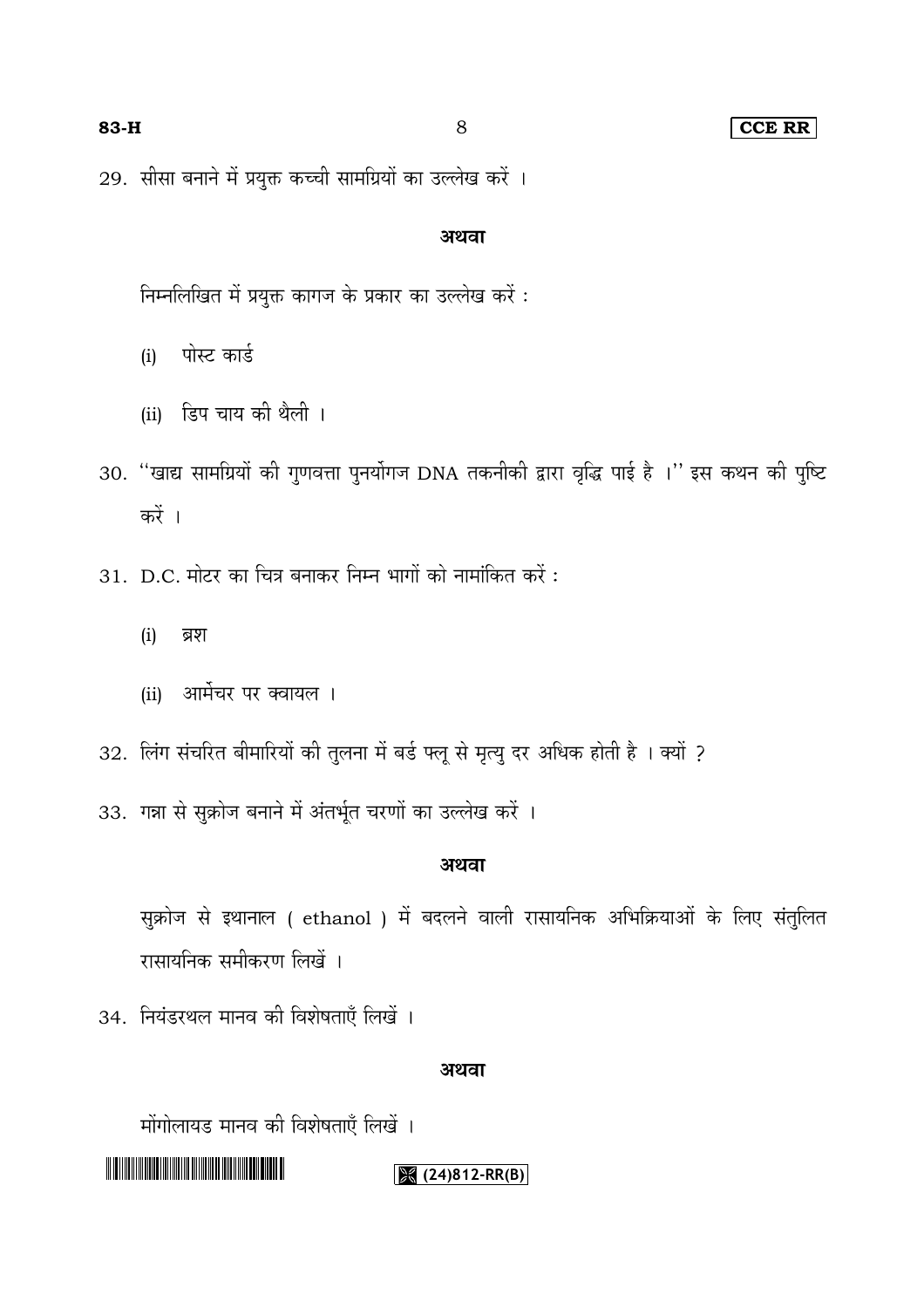#### **CCE RR** 9 **83-H**

#### निम्न प्रश्नों के उत्तर लिखें:  $5 \times 3 = 15$

- 35. नाभिकीय पावर रिएक्टर का चित्र बनाकर निम्न भागों को नामांकित करें :
	- (i) विकिरण ढाल ( Shield )
	- (ii)
- 36. (i) ब्रायोफाइट के संदर्भ में पीढ़ी एकान्तरण का वर्णन करें ।
	- (ii) सायकस की दो विशेषताएँ लिखें ।
- 37. इलेक्ट्रोप्लेटिंग में प्रयुक्त उपकरण का चित्र बनाकर निम्न भागों को नामांकित करें :
	- इलेक्ट्रोलाइट (i)
	- (ii)
- 38. (i) *p-*प्रकार तथा n- प्रकार अर्धचालकों में दो अंतर बताएँ ।
	- (ii) डायोड के कोई दो अनुप्रयोग लिखें ।

#### अथवा

- नैज तथा बाह्य अर्धचालकों में दो अंतर लिखें । (i)
- (ii) अतिचालक के कोई दो अनुप्रयोग लिखें ।

**(24)812-RR(B)** [ Turn over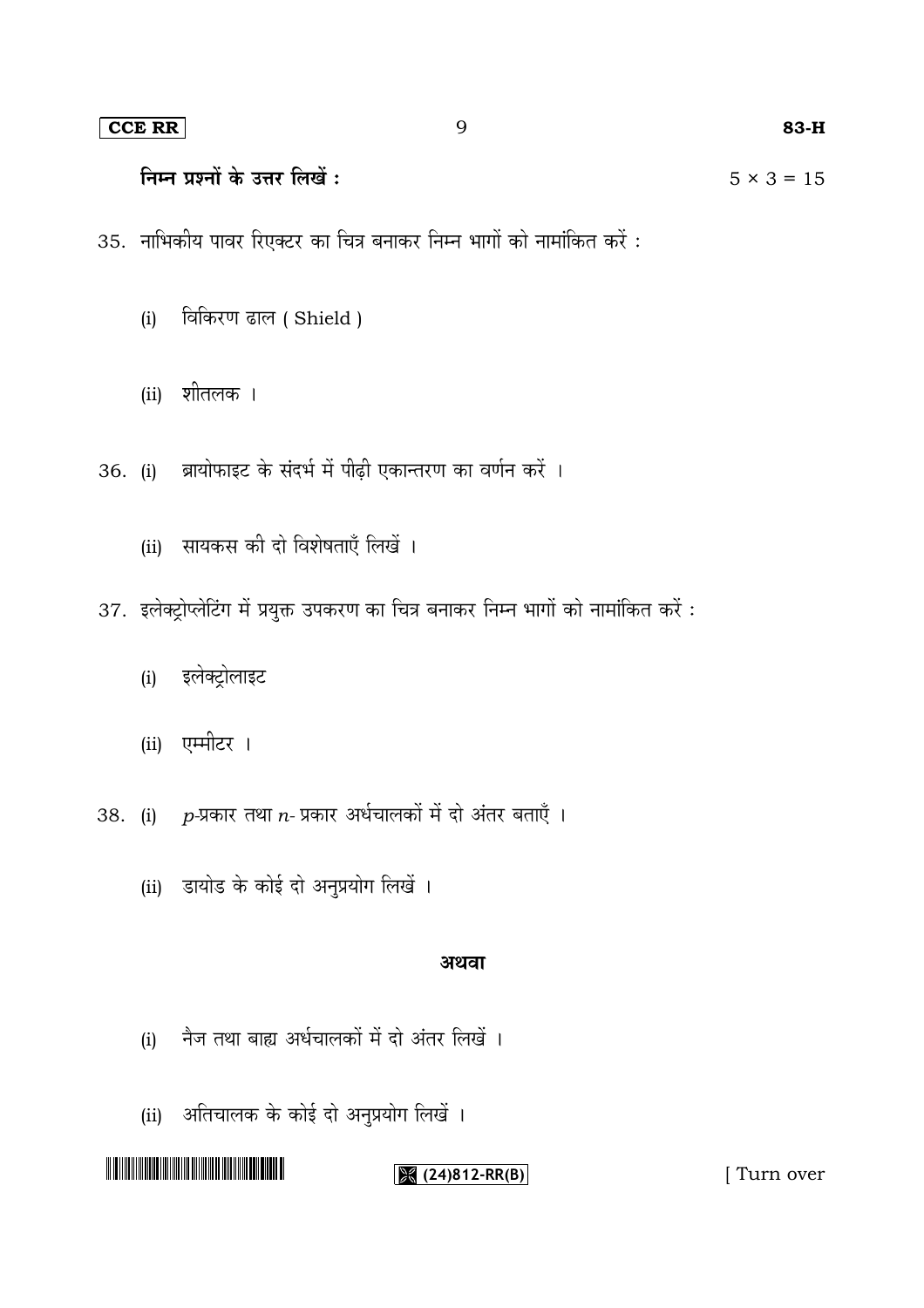#### 83-H

10

#### **CCE RR**

39. निम्नलिखित क्षेत्रों में बायोतकनीकी के अनुप्रयोग लिखें :

कृषि  $(i)$ 

- (ii) स्वास्थ्य एवं औषधि
- (iii) खाद्य प्रसंस्करण ।

#### अथवा

कार्ल कॉरेन्स संकरण प्रयोग में  $_{F_2}$  पीढ़ी का परिणाम दर्शाते हुए चेकर बोर्ड बनाएँ । यह 'अपूर्ण प्रभाविता' नियम को सत्यापित कैसे करता है ?

निम्न प्रश्नों के उत्तर लिखें:  $3 \times 4 = 12$ 

40. (i) तारा के जीवन चक्र के चरणों का उल्लेख करें तथा उसके प्रारंभिक चरण का वर्णन करें ।

(ii) क्यों तारे विभिन्न रंग के दिखाई देते हैं ?

#### अथवा

- बिग बैंग सिद्धांत का वर्णन करें ।  $(i)$
- (ii) पलायन वेग तथा कक्षीय वेग में संबंध बताएँ ।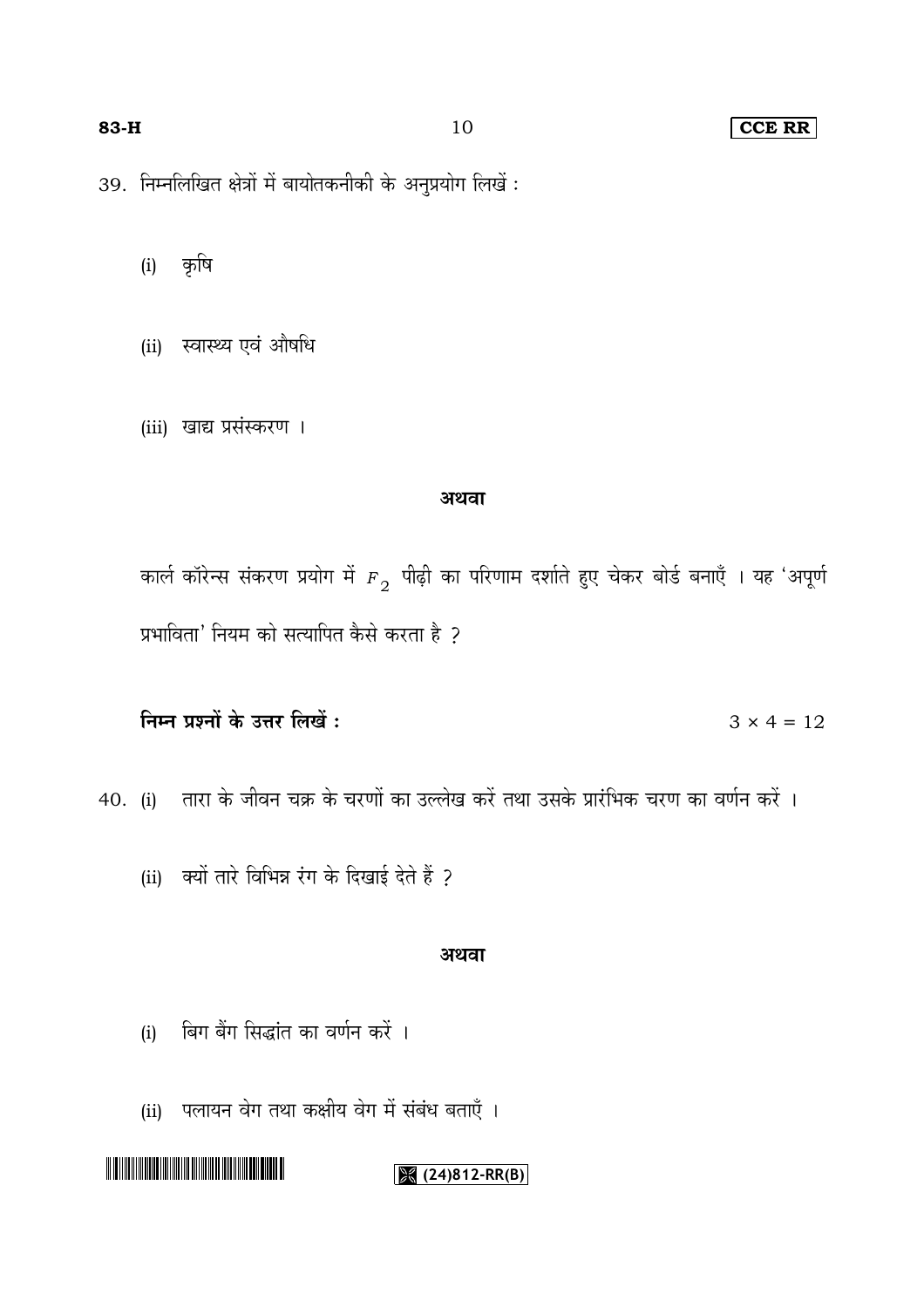#### **CCE RR** 83-H

41. (a) हेमाटाइट से लोहा निष्कर्षण में चूनापत्थर तथा कोक का क्या कार्य है ?

- (b) निम्नलिखित को तैयार करने में मिश्रधातुओं का उल्लेख करें:
	- स्थायी चुम्बक (i)
	- (ii) बस कोच ।
- 42. मानव नेत्र की खड़ी काट का चित्र बनाकर निम्न भागों को नामांकित करें :
	- आइरिस (i)
	- (ii)



 $\sqrt{(24)812-RR(B)}$